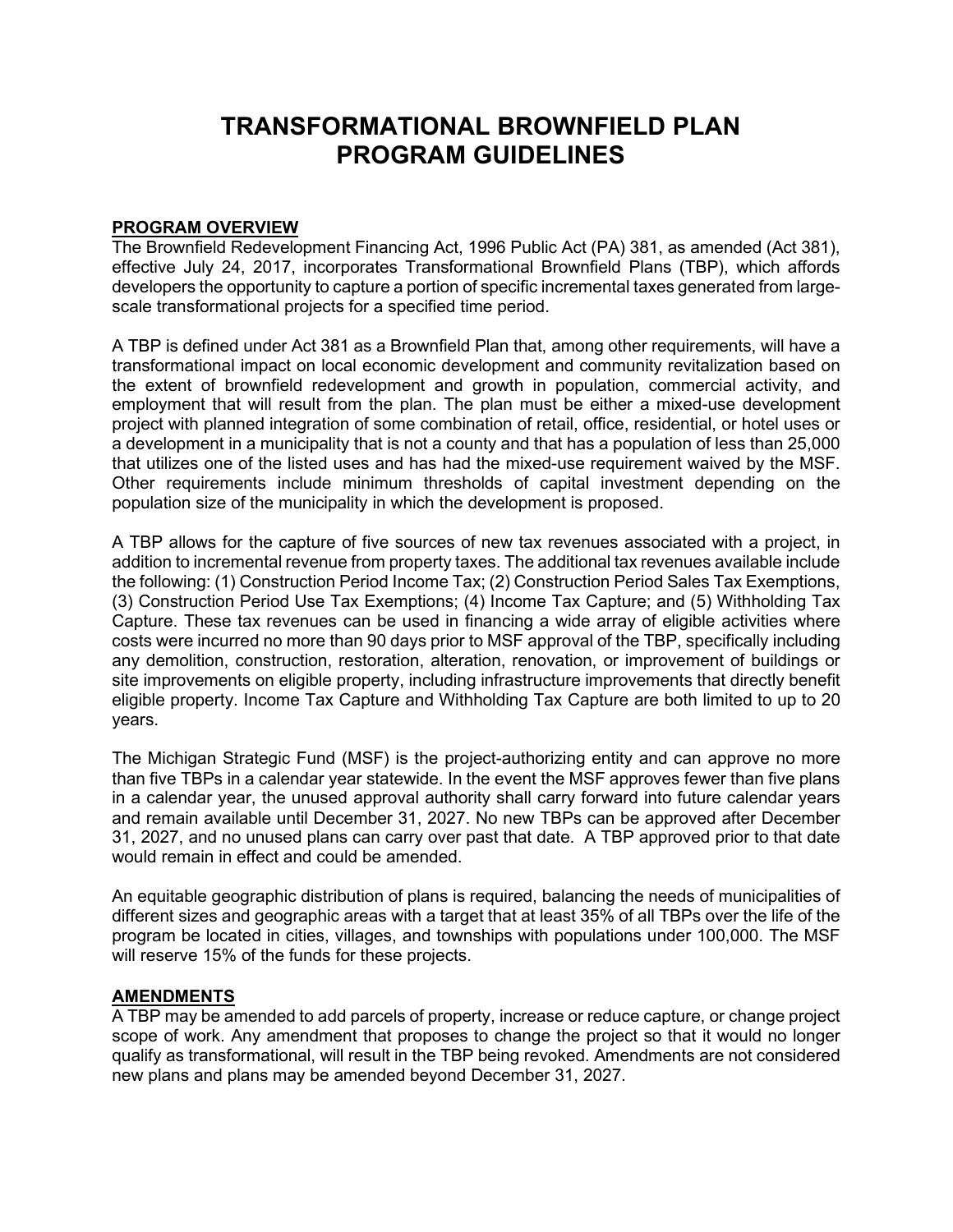If specific aspects of the Transformational Brownfield Plan within Act 381 are legislatively amended in the future, the MSF may amend existing TBP plans to make conforming and consistent changes to the approved TBPs on an administrative basis, provided that those changes do not result in any increase in the aggregate total amount of reimbursement authorized under the initial TBP.

# **FEES**

The MSF will charge and collect application fees, amendment fees, transfer fees and annual administrative fees<sup>[1](#page-1-0)</sup>. Annual administrative fees are estimated to be between 0.8 and 0.9 percent of TBP awards. For TBP requested awards greater than or equal to \$10 million in combined Income Tax Capture and Withholding Tax Capture Revenue in any single year, a non-refundable application fee of \$30,000 plus the actual cost of any necessary third-party analysis (estimated amount to be between \$100,000 and \$150,000) will be charged and collected by the MSF<sup>[2](#page-1-1)</sup>. All costs of the independent third-party underwriting analysis shall be paid by the owner or developer of the eligible property and are non-refundable. In the event that an amendment is required for TBP awards greater than or equal to \$10 million in combined Income Tax Capture and Withholding Tax Capture Revenue in any single year, a non-refundable amendment fee of \$30,000 plus actual cost of any necessary third-party analysis will be charged and collected by the MSF. In the event that the third-party analysis costs exceed the application or amendment fee, the costs shall be paid by the owner or developer of the eligible property. For TBP requested awards or amendments to award for projects with less than \$10 million in combined Income Tax Capture and Withholding Tax Capture Revenue in any single year, a non-refundable application fee of \$30,000 will be charged and collected by the MSF.. For any transfer of a TBP award the MSF will charge and collect a \$7,000 transfer fee.

## **ELIGIBLE APPLICANTS**

A project may be located in any community but must involve a minimum level of capital investment based on the size of the community, as follows:

| Population                       | Investment    |
|----------------------------------|---------------|
| Greater than or equal to 600,000 | \$500,000,000 |
| 150,000 - 599,999                | \$100,000,000 |
| 100,000 - 149,999                | \$75,000,000  |
| 50,000 - 99,999                  | \$50,000,000  |
| 25,000 - 49,999                  | \$25,000,000  |
| Less than 25,000                 | \$15,000,000  |

These limitations can be waived by the MSF to allow TBPs in certain areas where:

- the population is under 25,000, if the development would not be economically feasible otherwise;
- the Michigan State Housing Development Authority has approved the expenditure of federal blight elimination funds;
- the municipality is subject to a state of emergency for drinking water contamination; or
- the eligible property is a historic resource and would not otherwise be transformed.

The community's population for the purposes of meeting the capital investment threshold will be

<span id="page-1-0"></span><sup>&</sup>lt;sup>1</sup> PA 46 of 2017 Sec. 8a.  $(3)(a)$ , $(i)$ , $(ii)$ , $(iv)$  (p. 7)

<span id="page-1-1"></span><sup>&</sup>lt;sup>2</sup> [MSF Act 270 of 1984,](http://www.legislature.mi.gov/(S(vaqlef2piwz12zmytd4bm3js))/mileg.aspx?page=getObject&objectName=mcl-125-2007) 125.2007 Powers and duties of fund, Sec. 7. (j)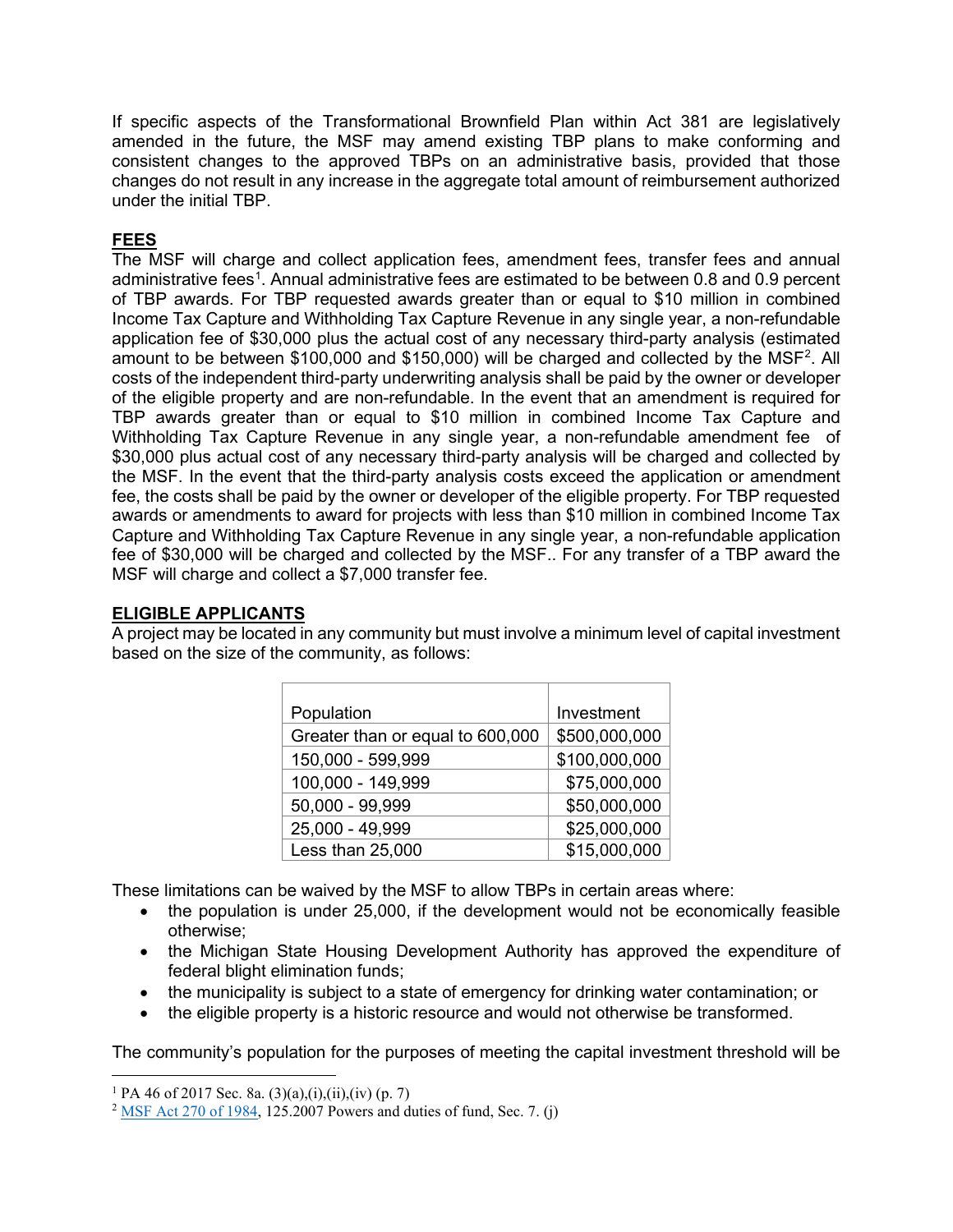based on the most recent federal decennial census.

## **ELIGIBLE ACTIVITIES**

TBP eligible activities include any demolition, construction, restoration, alteration, renovation, or improvement of buildings or site improvements on eligible property, including infrastructure improvements that directly benefit eligible property, along with eligible activities currently allowed under Act 381.

#### **ELIGIBLE PROPERTY**

Documentation that the project is located on an eligible property is required at the time the application is submitted. Eligible property includes one or more of the following:

- 1. Facility: As defined in Public Act 451 of 1994, MCL 324.20101, means any area, place, or property where a hazardous substance in excess of concentrations that satisfy the cleanup criteria for unrestricted residential use has been released, deposited, disposed of, or otherwise comes to be located. A Phase I and Phase II Baseline Environmental Assessment is used to determine whether the property is a facility. The MEDC will confirm with the Michigan Department of Environment, Great Lakes and Energy (DEGLE)who will certify the property as a facility after adequate documentation is received from the developer.
- 2. Historic Resource: A publicly or privately owned historic building or structure, individually listed, or located within a historic district designated by the National Register of Historic Places, the State Register of Historic Sites, or a local unit acting under the Local Historic Districts Act, 1970 PA 169. Documentation is required to verify any of the above designations.
- 3. Functionally Obsolete: Property that is unable to be used to adequately perform the function for which it was intended due to a substantial loss in value resulting from overcapacity, changes in technology, deficiencies or super adequacies in design, or other similar factors that affect the property itself, or the property's relationship with other surrounding property as determined by a Michigan Advanced Assessing Officer or a Michigan Master Assessing Officer.
- 4. Blighted: Property that meets any of the following criteria as determined by the respective unit of government, building official, or assessor when applicable:
	- Has been declared a public nuisance in accordance with a local housing, building, plumbing, fire, or other related code or ordinance;
	- Is an attractive nuisance to children because of physical condition, use, or occupancy;
	- Is a fire hazard, or is otherwise dangerous to the safety of persons or property;
	- Has had the utilities, plumbing, heating, or sewerage permanently disconnected, destroyed, removed, or rendered ineffective so that the property is unfit for its intended use;
	- Is tax reverted property owned by a qualified local governmental unit (QLGU), by a county, or by the state of Michigan. Tax–reverted property that is sold, leased, or transferred after the property is in a Brownfield Plan is still considered blighted property for purposes of Act 381;
	- Is property owned, by or under the control of, a land bank fast track authority (LBFTA) under the Land Bank Fast Track Act, 2003 PA 258, whether or not it is located within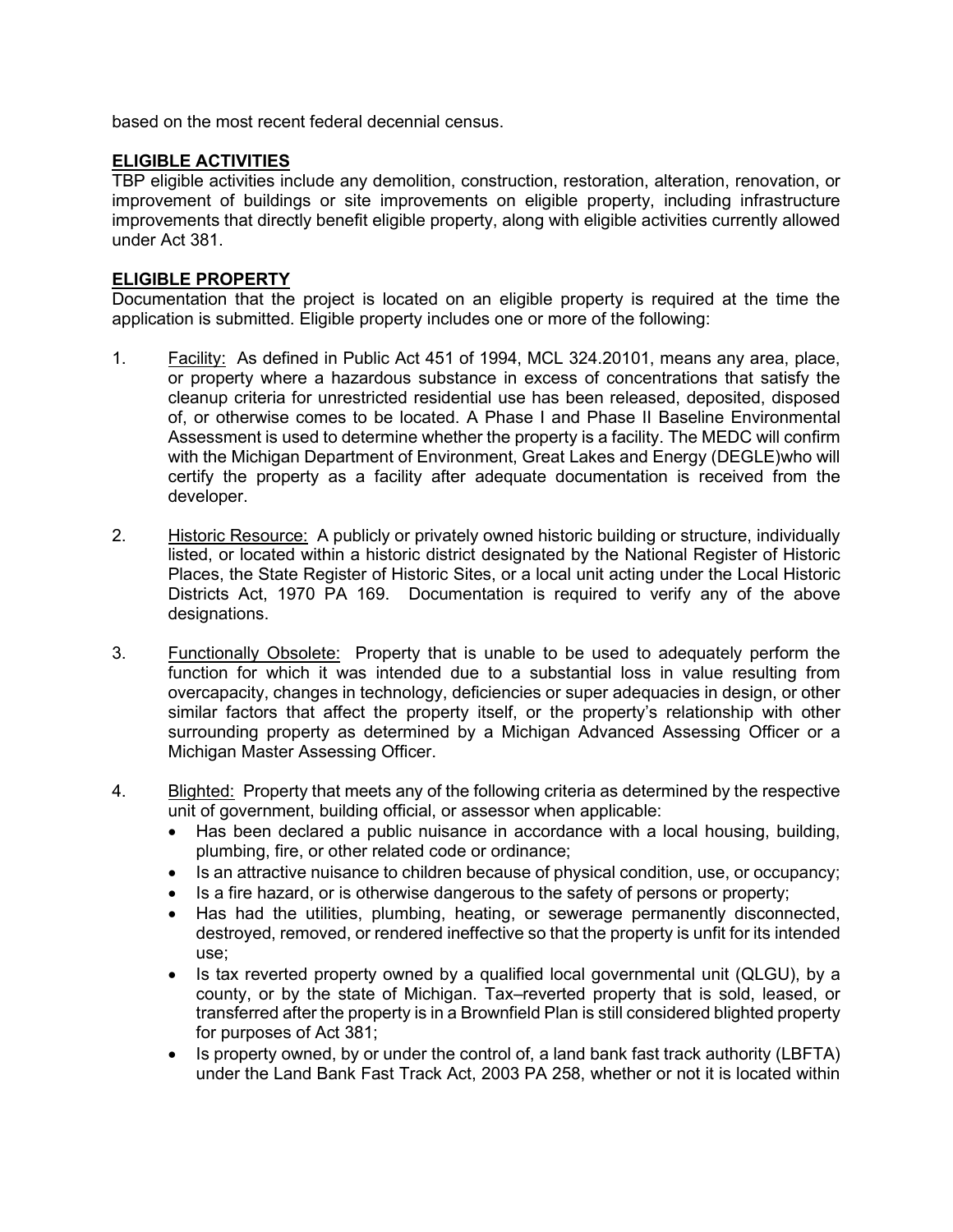a QLGU. Property that is sold, leased or transferred by a LBFTA after the property is in a Brownfield Plan is still considered blighted property for purposes of this act; and

- Has substantial subsurface demolition debris buried on site so that the property is unfit for its intended use.
- 5. Transit-oriented Property: Property that houses a transit station in a manner that promotes transit ridership or passenger rail use.
- 6. Transit-oriented Development: Infrastructure improvements that are located within 1/2 mile of a transit station or transit-oriented property that promotes transit ridership or passenger rail use as determined by the municipality.
- 7. Undeveloped Property: Property that was eligible property in a previously approved brownfield plan abolished under section 14(8).

# **PROGRAM KEY COMPONENTS**

- 1. The project must be a mixed-use development, defined as a real estate project with planned integration of some combination of retail, office, residential, or hotel uses. A project may also be a development that utilizes one of the named mixed-use components if the development is located in a municipality that is not a county and has a population of less than 25,000 and has had the mixed-use requirement waived by the MSF. The project can be a single development on eligible property, or consist of a series of developments on eligible properties (even if they are not contiguous) that are part of a related program of investment meeting the following requirements:
	- The developments are proposed to be undertaken concurrently or in reasonable succession.
	- For developments under affiliated ownership, the developments are reasonably contiguous and are a part of a program investment in a logically defined geographic area, including, but not limited to, a Downtown District (as defined in the Downtown Development Authority Act) or a principal shopping district or business improvement district (as defined in the Shopping Areas Redevelopment Act). Other areas related to those districts that will promote infill development may also be considered.
	- For developments with unrelated ownership, projects must meet the provisions above, and are part of a master development plan, area plan, sub-area plan, or similar development plan that has been approved or adopted by resolution of the governing body.
	- The designation of the developments as a related program of investment is consistent with the purposes of this act and is not a combination of unrelated or minimally related projects calculated to meet the minimum investment threshold.
- 2. The TBP allows for traditional property tax increment revenue and four kinds of revenue from construction period income tax capture, income tax and withholding tax capture, and exemptions from sales tax and use tax as follows:
	- Construction Period Income Tax Capture Revenues: Funds equal to the amount of income tax levied and imposed in a calendar year on wages paid to individuals physically present and working within the eligible property for the construction, renovation, or other improvement of eligible property that is an eligible activity within the TBP. Excluded are wages paid to employees of the owner or developer of the project.
	- Construction Period Sales Tax and Use Tax Exemptions: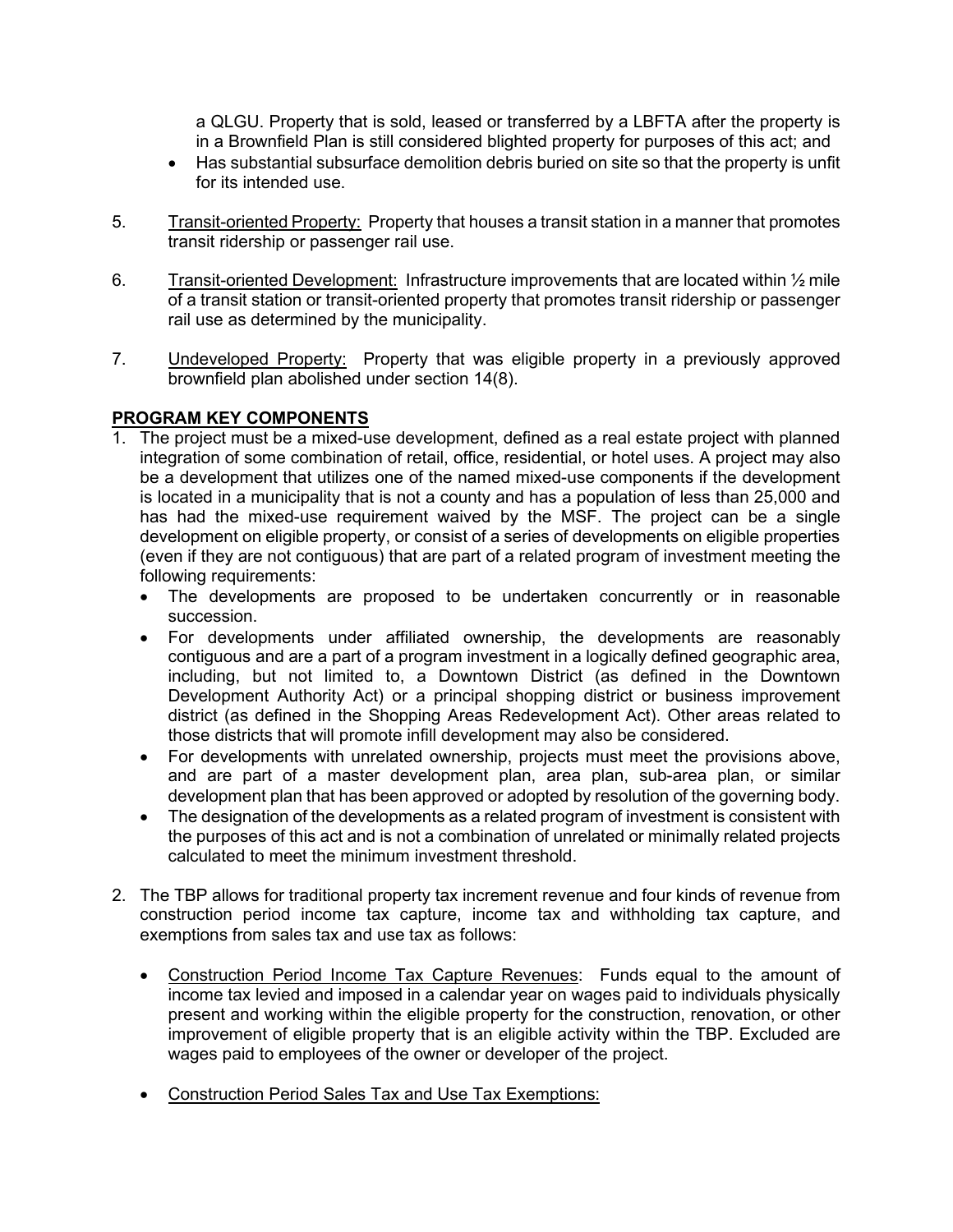- a. A sales tax exemption for the purchase of tangible personal property for use in eligible brownfield redevelopment activities on eligible property included in a TBP, to the extent that the tangible personal property will be affixed and made a structural part of the real property or infrastructure improvements included within the TBP.
- b. A use tax exemption on tangible personal property acquired by a person engaged in the business of altering, repairing, or improving real estate for others, or to the manufacture of a specific product if the property or product is to be affixed or made a structural part of the real property included within a TBP, to the extent that those improvements are eligible activities on eligible property within a TBP.

The MSF shall require the owner or developer of the eligible property to report the actual value of the sales and use tax exemptions each tax year of the construction period and at the end of the construction period.

- Income Tax Capture Revenues: Funds equal to the amount for each tax year by which the aggregate income tax from individuals domiciled within the eligible property subject to a TBP exceeds the initial income tax value (the value in the tax year when the resolution adding TBP property is adopted). A TBP cannot propose to use more than 50% of the income tax capture revenues, with the following exceptions:
	- o The proposed eligible property is designated as a Renaissance Zone and otherwise meets the criteria in Section 13c(13).
	- $\circ$  The applicable eligible properties are subject to a written binding affordable housing agreement with the local governmental unit. This exception may include a proposal of up to 100% of income tax capture revenues, subject to an underwriting and financial analysis.
- Withholding Tax Capture Revenues: The amount for each calendar year by which the income tax withheld from individuals employed within the eligible property subject to a TBP exceeds the initial withholding tax value. Excludes those domiciled within the eligible TBP property and construction period tax capture revenues. A TBP cannot propose to use more than 50% of the withholding tax capture revenues.

These tax increment revenues can be used in financing a wide array of eligible activities, specifically including as new activities, any demolition, construction, restoration, alteration, renovation, or improvement of buildings or site improvements on eligible property, including infrastructure improvements that directly benefit eligible property. Capture of income tax and withholding tax revenue is limited to up to 20 years.

The owner or developer may elect to utilize a safe harbor method for the calculation of Income Tax and Withholding Tax Capture revenues rather than a traditional calculation. The detailed parameters of the safe harbor option can be found in the Program Limits section of these guidelines.

- 3. A TBP that proposes to use more than \$10 million in any one year in withholding tax capture revenues and income tax capture revenues require the developer or owner to:
	- Pay for an independent, third-party underwriting analysis to determine whether the amount of captured taxable value, construction period tax capture revenues, withholding tax capture revenues and income tax capture revenues estimated to result from the plan are reasonable; and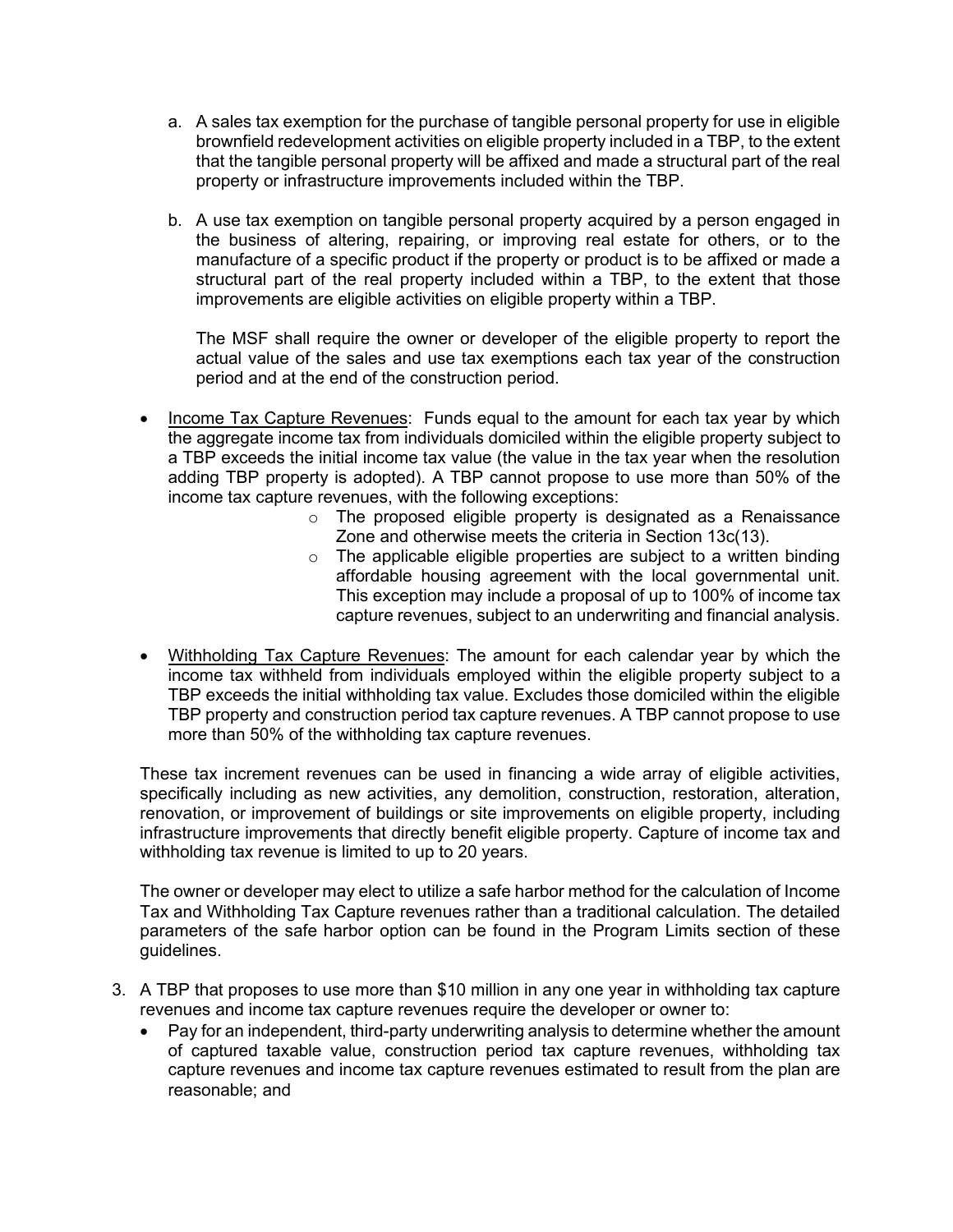- 4. Projects that are requesting consideration for a TBP will not be eligible if other MSF program assistance is available to fill the financing gap. However, If the MSF supports a TBP, that project(s) may also be considered for funding under the Michigan Community Revitalization Program (MCRP).
- 5. Project construction must start within 12 months of MSF Board approval.
- 6. The owner or developer must certify the actual capital investment upon completion of TBP construction, or completion of a specific phase, or prior to the MSF initiating reimbursement from the construction period income tax capture, income tax capture, and withholding tax capture. If the actual capital investment is less than the amount included in the plan, the MSF has the right to modify the amount of reimbursement and take other recourse.
- 7. The MSF is required to approve a proposed change in ownership of eligible property subject to a transformational brownfield plan for which reimbursement will continue, prior to the assignment or transfer of the development and reimbursement agreement.

# **PROGRAM LIMITS**

The MSF may authorize TBP incentives for large development projects totaling income and withholding tax capture of up to \$1.0 billion across all TBPs for the duration of the program.

- 1. Income Tax and Withholding Tax:
	- Commitments and disbursements of income and withholding tax capture revenue are limited to a total of up to \$800 million over the life of the program.
	- Commitments and disbursements of income and withholding tax capture revenue are limited to \$40 million annually across all TBPs. If the \$40 million threshold is not reached in a given year, the remaining balance will be carried forward into subsequent years for disbursement.
	- A TBP cannot use, or propose to use, more than 50% of the income tax capture revenues to reimburse eligible activities, with the following exceptions:
		- o The proposed eligible property is designated as a Renaissance Zone and otherwise meets the criteria in Section 13c(13).
		- $\circ$  The applicable eligible properties are subject to a written binding affordable housing agreement with the local governmental unit. This exception may include proposal of up to 100% of income tax capture revenues, subject to an underwriting and financial analysis.
	- A TBP cannot use, or propose to use, more than 50% of the withholding tax capture revenues to reimburse eligible activities.
	- A TBP cannot award more than 25% of the annual allocation to any one project per year, not including amendments. With amendments, no more than a total 50% of annual allocation.
	- The available tax increment reimbursement from any source for a TBP will be limited to an amount that is needed to make the project economically viable based on estimates at time of TBP application.
	- In lieu of traditional calculations of Income Tax Capture, the owner or developer may elect to utilize a safe harbor method of calculating Income Tax Capture Revenues.
		- o The MSF shall establish the safe harbor amount by imputing no more than 90 percent of the estimated annual taxable income for households residing within the eligible property or portion of the eligible property.
		- $\circ$  The safe harbor shall be effective only to the extent that the residential units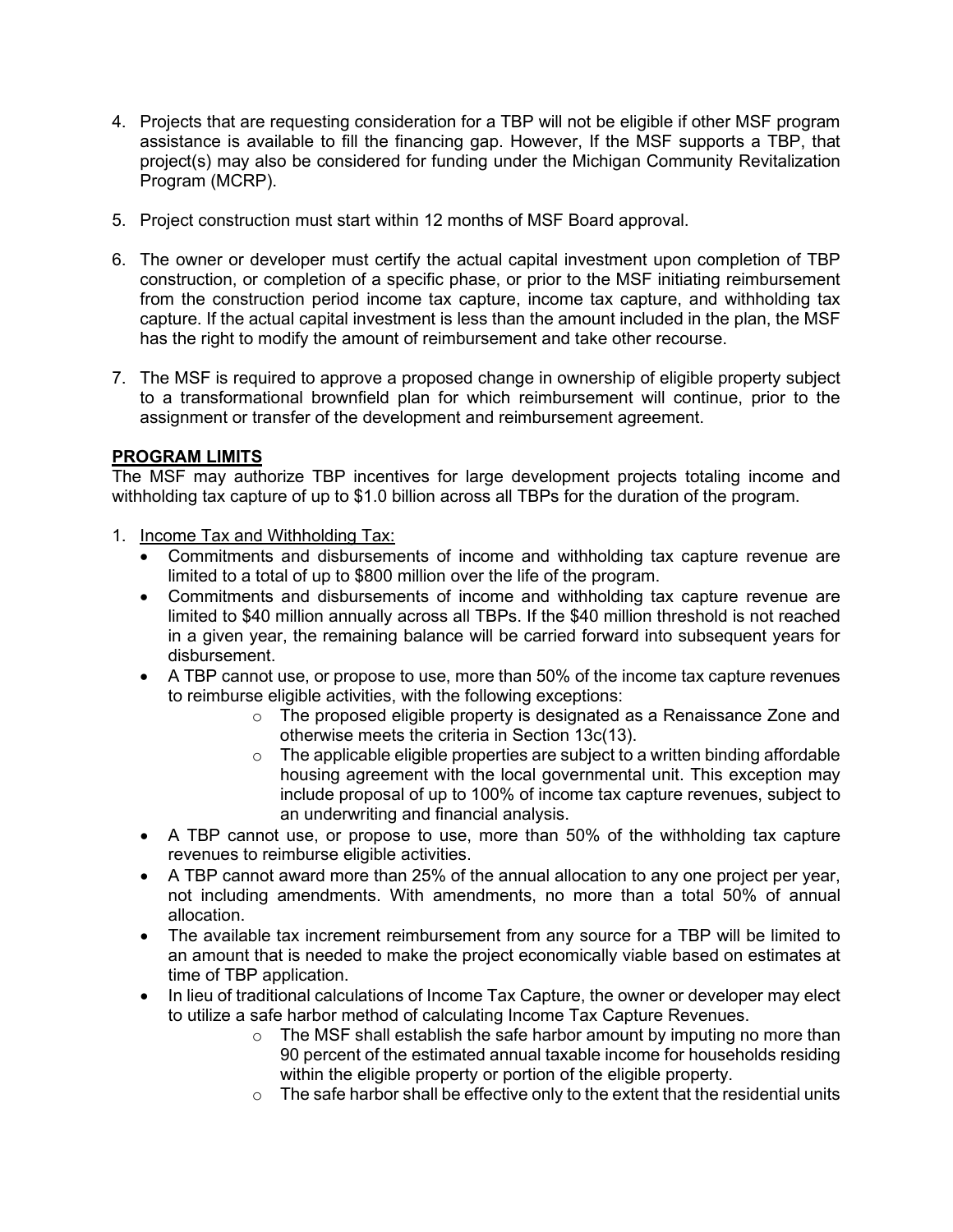within the eligible property or portion of the eligible property are actively leased or, in the case of units made available for sale, sold in arms-length transaction. The owner or developer will be required to submit copies of all leases and certification of the percentage of space in the project or specific phase of project that is leased or sold with each request for reimbursement.

- $\circ$  The MSF may adjust the safe harbor amount after approval to reflect changes in the TBP, provided that any changes to the TBP do not result in an aggregate increase in the level of Income Tax Capture Revenues from the initial approval amount.
- $\circ$  The owner or developer may elect to utilize the safe harbor method any time prior to the first reimbursement of Income Tax Capture Revenues, provided that an election, once made, cannot be rescinded.
- In lieu of traditional calculations of Withholding Tax Capture Revenues, the owner or developer may elect to utilize a safe harbor method of calculating Withholding Tax Capture Revenues.
	- $\circ$  The MSF shall establish the safe harbor amount by imputing no more than 90 percent of the average estimated employee occupancy that corresponds to the size and use of the eligible property or portion of the eligible property and a safe harbor of no more than 90 percent of the estimated average annual taxable wage for the individuals employed within the eligible property or portion of the eligible property.
	- o The safe harbor shall be effective only to the extent the eligible property or portion of the eligible property is actively occupied, as evidenced by the existence of a binding lease agreement or similar instrument. The owner or developer will be required to submit copies of all leases and certification of the percentage eligible property occupied with each request for reimbursement.
	- $\circ$  The MSF may adjust the safe harbor amount after approval to reflect changes in the TBP, provided that any changes to the TBP do not result in an aggregate increase in the level of Withholding Tax Capture Revenues from the initial approval amount.
	- $\circ$  The owner or developer may elect to utilize the safe harbor method any time prior to the first reimbursement of Withholding Tax Capture Revenues, provided that an election, once made, cannot be rescinded.
- No income or withholding tax capture will occur after the permitted costs under the TBP are met or after 20 years from the start of capture.
- 2. Construction Period Tax Capture Revenue and Exemptions:
	- A total of up to \$200 million can be captured and exempted from a combination of construction period tax capture revenue in the TBP and sales and use tax exemptions on certain tangible personal property. A TBP can capture 100% of the construction period tax capture for transmittal to the brownfield authority or developer.
	- Disbursements of construction period tax capture revenue and the value of the sales and use tax exemptions do not have an additional annual reimbursement cap.
	- The available tax increment reimbursement from any source for a TBP is limited to an amount that is needed to make the project economically viable based on estimates at time of TBP application.
	- No tax capture will occur after the permitted costs under the TBP are met or after construction is complete and certified.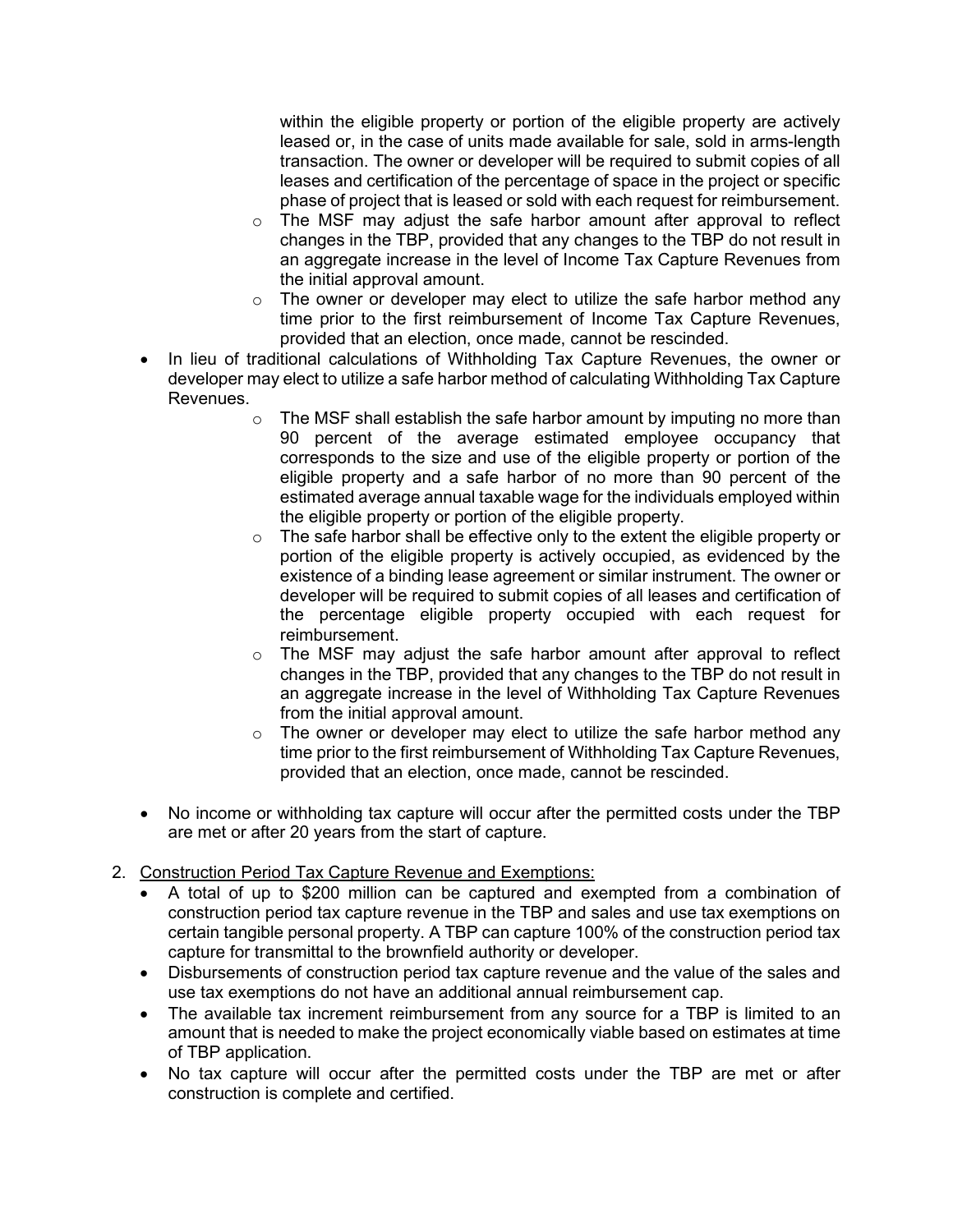#### **UNDERWRITING CRITERIA**

TBPs will be awarded based on financial need for the incentive and the award amount will be determined based on a demonstrated gap in financing.

TBPs proposing to use more than \$10 million in any one year in withholding and income tax capture revenues require an independent underwriting analysis conducted by a third-party entity, paid for by the developer via the application fees or amendment fees. MSF will determine the third-parties eligible to conduct such an analysis. Developer must provide all necessary information (details of which will be relayed to the developer at the time of the project) to the appropriate MEDC contact before the analysis is conducted. TBPs proposing to use less than \$10 million in annual withholding and income tax capture will undergo analysis through the MEDC, in participation with the State Treasurer.

If a TBP proposes to use more than \$10 million in any one year in withholding and income tax capture, then the State Treasurer must be consulted before a recommendation is made to MSF for project approval.

- 1. Evaluation of specific underwriting criteria, including at minimum the following:
	- Assessment of how much traditional debt the project should be able to support/attract
	- Developer and consultant fees limited to 4% of the total development cost of the project
	- Reasonableness assessment of any related-party costs and expenses
	- Minimum Owner Equity Investment: 20% of Total Development Costs (net of developer and consulting fees). Deferred fees will not be counted in the calculation
	- Minimum Debt Service Coverage Ratio: 1.20:1.00, calculated based on all scheduled debt service requirements following stabilization and conversion to permanent financing
	- Returns in relation to the land use mix, location, size and complexity of the project and the risk involved. Unleveraged IRR and yield on cost will be evaluated if financing is preliminary. If financing term sheets are provided, leveraged IRR and cash on cash return will be evaluated. Average annual return metrics will be for the first three years following project stabilization.
- 2. Reasonableness assessment of the proposed rental structure and assumptions
- 3. Reasonableness assessment of the proposed operating expenses
- 4. Reasonableness assessment of the proposed development costs
- 5. Process conducted to analyze and determine the project's economic viability
- 6. A full financial and underwriting review will be completed on any future amendments and requests for project support.

#### **PROJECT EVALUATION, PROCESS AND MSF SUPPORT**

The process below is a high-level overview of the Transformational Brownfield Plan (TBP) consideration process from project identification through execution of a final agreement. TBP projects require the approval of the Brownfield Redevelopment Authority (BRA), the local unit of government, and the Michigan Strategic Fund (MSF). If department-specific activities are included in the project, approval of the Michigan Department of Environment, Great Lakes and Energy (EGLE) is also required.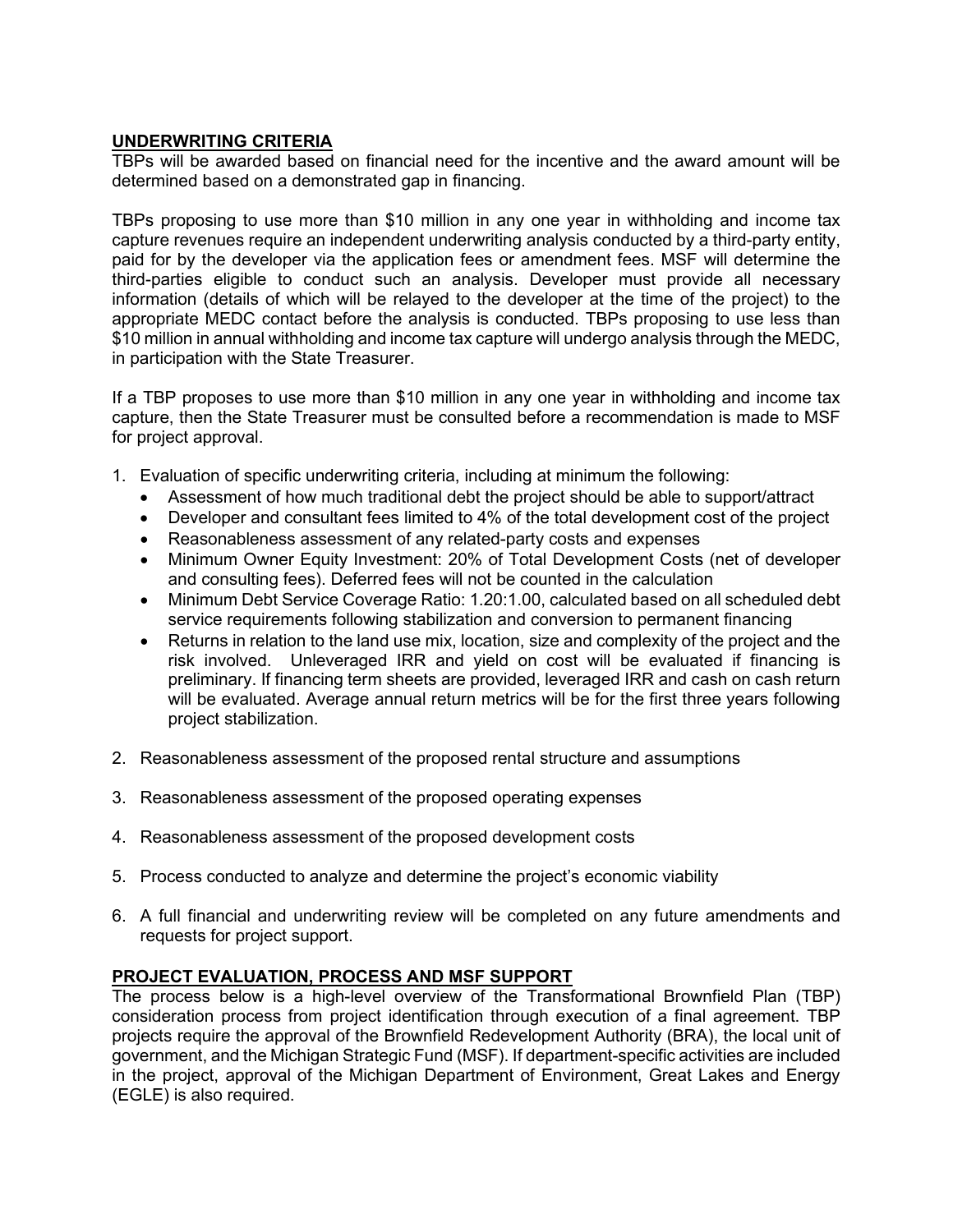- 1. Local partners, developers, or the BRA engage early with the Michigan Economic Development Corporation (MEDC) [Community Assistance Team \(CAT\)](https://www.miplace.org/globalassets/media-documents/cateam-map.pdf) staff for initial project evaluation and determination of appropriate incentive match. CAT will collect intake evaluation documentation including, but not limited to, project investment summary and a projected tax increment revenue table.
- 2. Project will undergo an internal review and an initial determination of appropriate TBP fit. CAT staff will issue a soft commitment letter outlining potential MSF support and inviting an application.
- 3. Development team and BRA prepare a TBP combined Brownfield/Work Plan package, including the application fee, and submit to MEDC staff for review.
- 4. MEDC will evaluate the full TBP package and will conduct underwriting and economic impact analyses. Projects anticipating more than \$10 million of annual income and/or withholding tax capture are required to undergo a  $3<sup>rd</sup>$  party underwriting analysis and the applicant will pay the necessary  $3<sup>rd</sup>$  party fees as part of their application fee. If the annual income and/or withholding tax capture is \$10 million or less than the underwriting analysis will be conducted internally, and the applicant will pay the application fees.
- 5. After confirming the TBP package is administratively complete<sup>[3](#page-8-0)</sup>, MEDC staff will provide a Summary of Terms, or similar document, to the development team outlining the business terms for the proposed incentive.
- 6. Following feedback from MEDC (and potentially based on the  $3<sup>rd</sup>$  party analysis) the TBP documents will be updated and submitted for local BRA and governing body approval; then the TBP final package is submitted to MEDC for MSF consideration.
- 7. MEDC conducts civil and criminal background checks, presents the TBP recommendation to the MSF Board and after MSF action, a reimbursement agreement will be drafted by the MEDC and executed between MSF, Treasury, the BRA, and the development entity(ies).
- 8. Reporting is required throughout the construction period, as well as annually through the reimbursement period.

## **ADDITIONAL TERMS AND CONDITIONS**

- 1. Owners or developers that receive a TBP designation will be subject to the MSF Background Review Policy, as may be revised from time to time by the MSF. Additional due diligence may be required at the discretion of the MSF.
- 2. Owners or developers that receive a TBP designation from the MSF will be required to execute a reimbursement agreement with the MSF, which will be performance-based and will set forth the terms and conditions of the TBP designation including, but not limited to, the term of the plan, the total amounts of tax capture the owner or developer may receive and periodic reporting requirements.

<span id="page-8-0"></span><sup>&</sup>lt;sup>3</sup> Administratively complete means the TBP and all required supporting documentation is determined to be complete by MEDC staff and the underwriting and economic impact analyses are complete and a determination of a positive fiscal impact to the state has been confirmed.